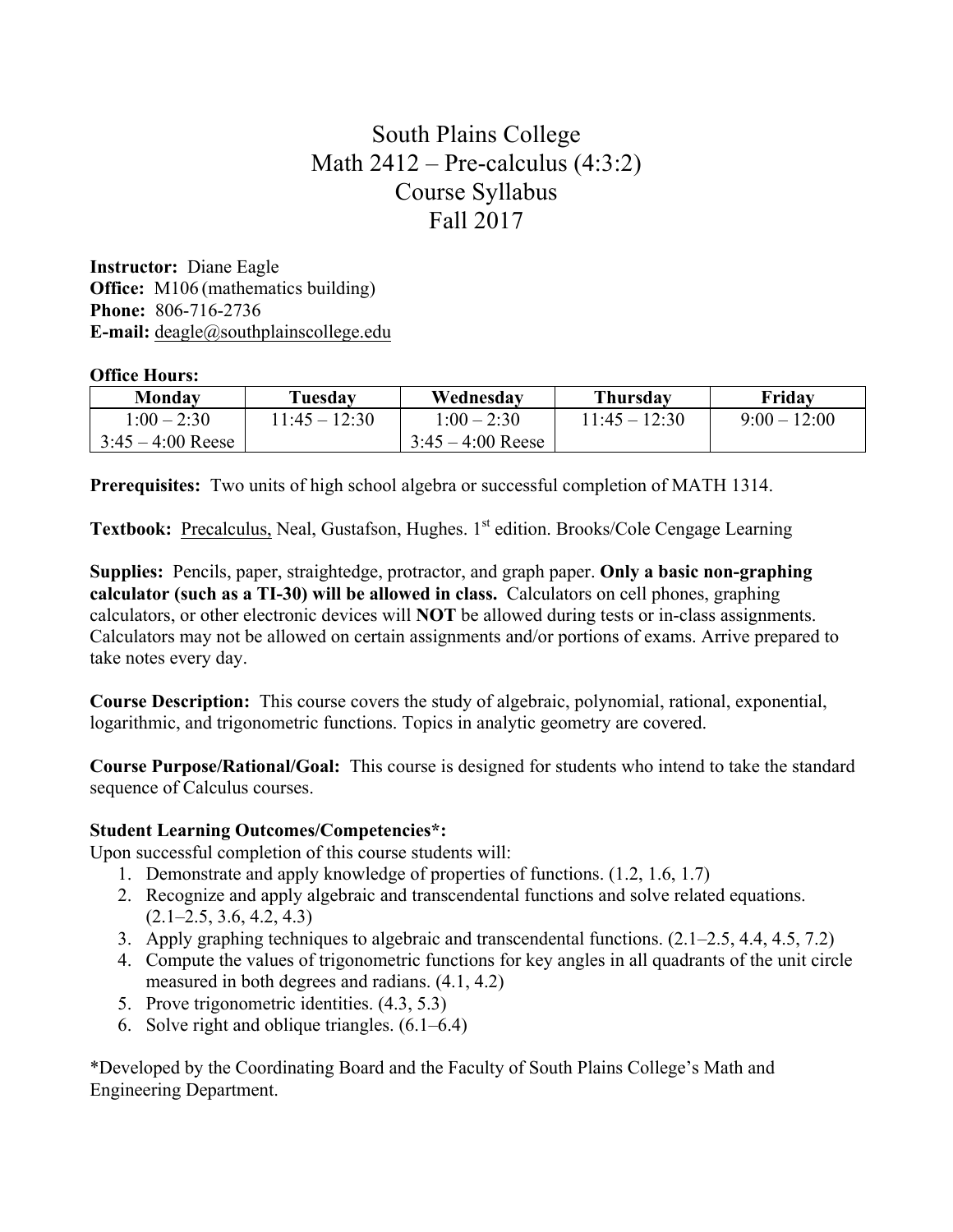## **Core Objectives:**

Communication Skills:

- Develop, interpret, and express ideas through written communication
- Develop, interpret, and express ideas through oral communication
- Develop, interpret, and express ideas through visual communication

Critical Thinking:

- Generate and communicate ideas by combining, changing, and reapplying existing information
- Gather and assess information relevant to a question
- Analyze, evaluate, and synthesize information

Empirical and Quantitative Competency Skills:

- Manipulate and analyze numerical data and arrive at an informed conclusion
- Manipulate and analyze observable facts and arrive at an informed conclusion

**Course Evaluation:** Your final grade will be determined by the average of 4 major tests (400 points) the comprehensive final exam (100 points) and daily homework assignments (100 points.) The lowest grade of the four tests will be dropped, provided the student completed the course and took the final exam. The final exam is NOT eligible to be dropped. There are 500 points possible. The number of points earned will follow the grading scale below:

| <b>Grading Scale:</b> | A             | 90 to 100 | 448 to 500 points |
|-----------------------|---------------|-----------|-------------------|
|                       | B             | 80 to 89  | 398 to 447 points |
|                       | $\mathcal{C}$ | 70 to 79  | 348 to 397 points |
|                       | Ð             | 60 to 69  | 298 to 347 points |
|                       | F             | Below 60  | $0$ to 297 points |

**Exams:** Dates for the 4 major tests and comprehensive final exam are listed on the calendar. A portion of each exam may be designated as "no calculator allowed." **There are NO makeup tests!** If you miss one of the 4 major tests, you may qualify to have that missing grade dropped at the end of the semester (see requirements above.)

**Homework Assignments:** Homework is assigned from each section covered, and time will be available at the beginning of each class to ask questions. Consistently working problems every day reinforces the skills and concepts presented, and is essential for success in this course. Homework assignments will be collected the following class period. All steps/work must be shown and the answer clearly indicated to receive credit. Do not submit "answer sheets." In the event of an absence, you must email your assignment to me on or before the day it is due. **Absolutely NO late homework assignments will be accepted.** Homework grades comprise 20% of your overall average.

**Bonus Points:** Occasionally, tests will include a bonus problem, or a bonus problem may be assigned to complete outside of class. Opportunities for extra points are sometimes posted on Blackboard as well. Students will have the opportunity to make corrections on **one** test (final exam not included) of their choice, for up to 50% of the points missed. Corrections are due the following class period after the test is handed back and must be turned in on a separate sheet of paper WITH the exam. Bonus points add into the cumulative points earned.

**Tutoring:** Students can obtain free tutoring in room M116 in the math building on the South Plains Campus in Levelland or in Building 2 at the Reese Center. Tutoring schedules will be posted on campus. Please remember to sign in when you seek the help of a tutor in each of these places.